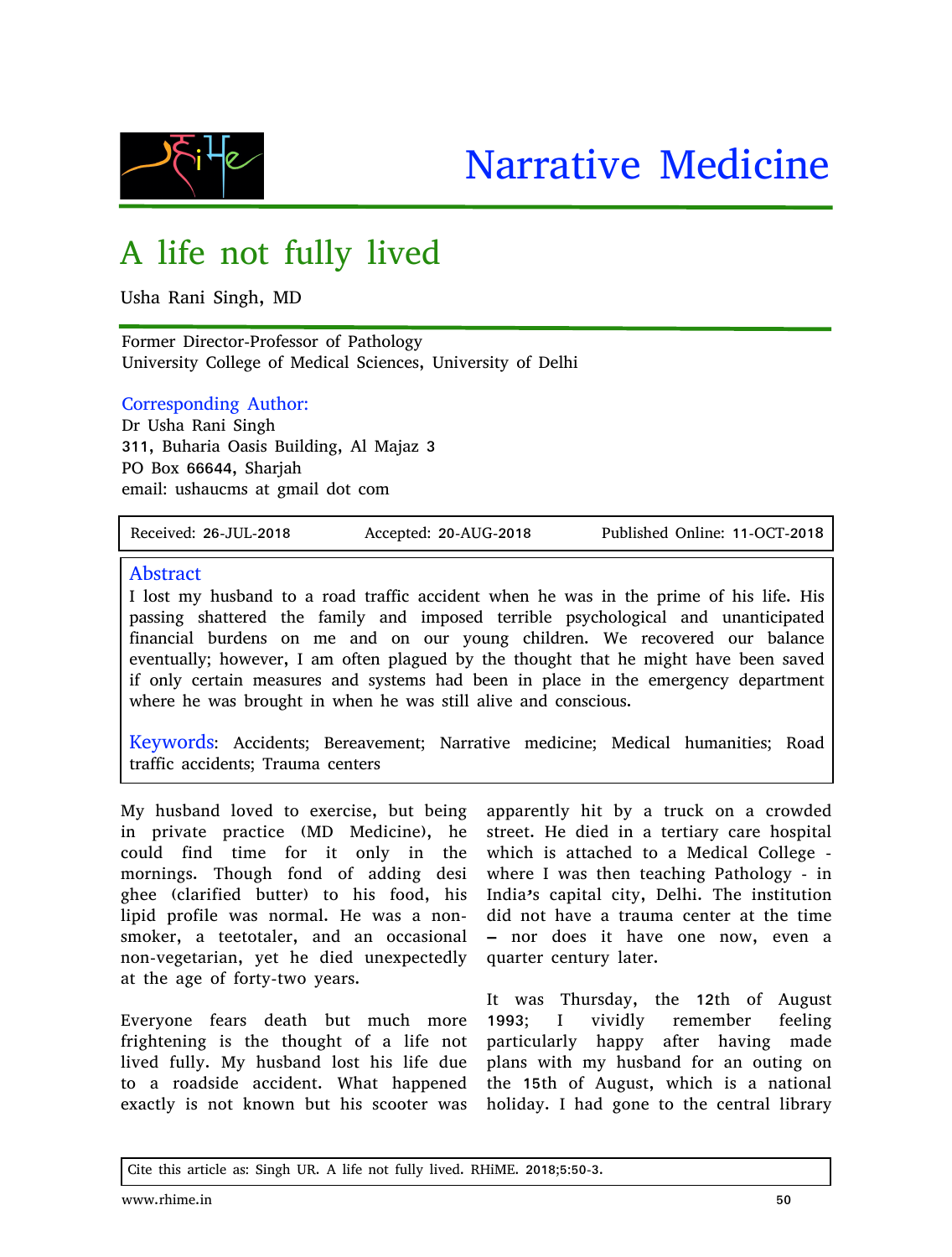to read for my scheduled 12 PM lecture. Around 11 AM, while returning from there, I saw a boy and a girl student laughing and talking affectionately to each other. It felt good seeing them – when one is young, life is so simple and carefree.

Before I could reach my office in this happy frame of mind I was told that my husband had been brought to the emergency. With a palpitating heart, I took an about-turn and soon reached the emergency. My husband was conscious and complained that his back hurt from lying on the bare stretcher which had no mattress. I looked around but could not find any stretcher with a mattress. I asked him to bear the pain for some time as he would soon be given a bed.

He had himself asked to be brought to this hospital. The resident doctors who were on duty recognized me as their teacher and said that he should be taken for an X-Ray while they called the consultants. My husband mentioned that his right leg was not moving and that he should be shifted to the operation theater. He didn't need the X-ray to tell him that he had a pelvic fracture. He had arrived at the emergency with his abdomen tightly bound with his belt tied around his rolled-up vest and shirt.

He would be shifted to the theatre immediately after the X-ray, the residents said. The emergency X-Ray room was close by, but on transferring him to the X-Ray table and positioning him, he lost consciousness. It was probable that the jostling involved in the transfer had dislodged a clot in the fractured pelvis and he bled afresh. I don't know what it was, but for one moment I thought that I had lost him. I prayed hard to the Almighty and my prayers were answered because he recovered consciousness.

It would take 10-15 minutes for the X-Ray films to be ready so I went back to the emergency ward and found that the consultants had not yet arrived. I was on my way to contact them personally when I ran into a departmental colleague who had come to inquire about my husband's health and offer assistance. I requested him to be with my husband while I went to look for the consultants – I also needed to make arrangements for blood. The blood bank was short of blood but I was told they would send an emergency donation call to student volunteers. That taken care of, I was able to focus on locating the general surgeon & the orthopedic surgeon. I found them and they immediately left for the emergency.

I still had a lecture to deliver, so I went back to my department. The department of Pathology has a record of never missing a lecture. Besides, with me being a pathologist, I felt that I would not be of any help in the emergency department. In any case, I had left my husband in competent hands. Just to be sure, I requested another colleague to be by my husband's side until I was free. Grateful to the Almighty who had answered my prayer so that my husband regained consciousness, I felt it was my duty to take the lecture as per schedule. At the end of the lecture I planned to request the students to donate blood.

On returning to the emergency, I found that my husband had been provided a bed, blood had been drawn for routine tests and for the coagulation profile, and a blood transfusion had been started. There was an overwhelming response from my students. The blood bank was now well stocked and they had to refuse any more volunteers.

As we had expected, my husband had a pelvic fracture and I was informed that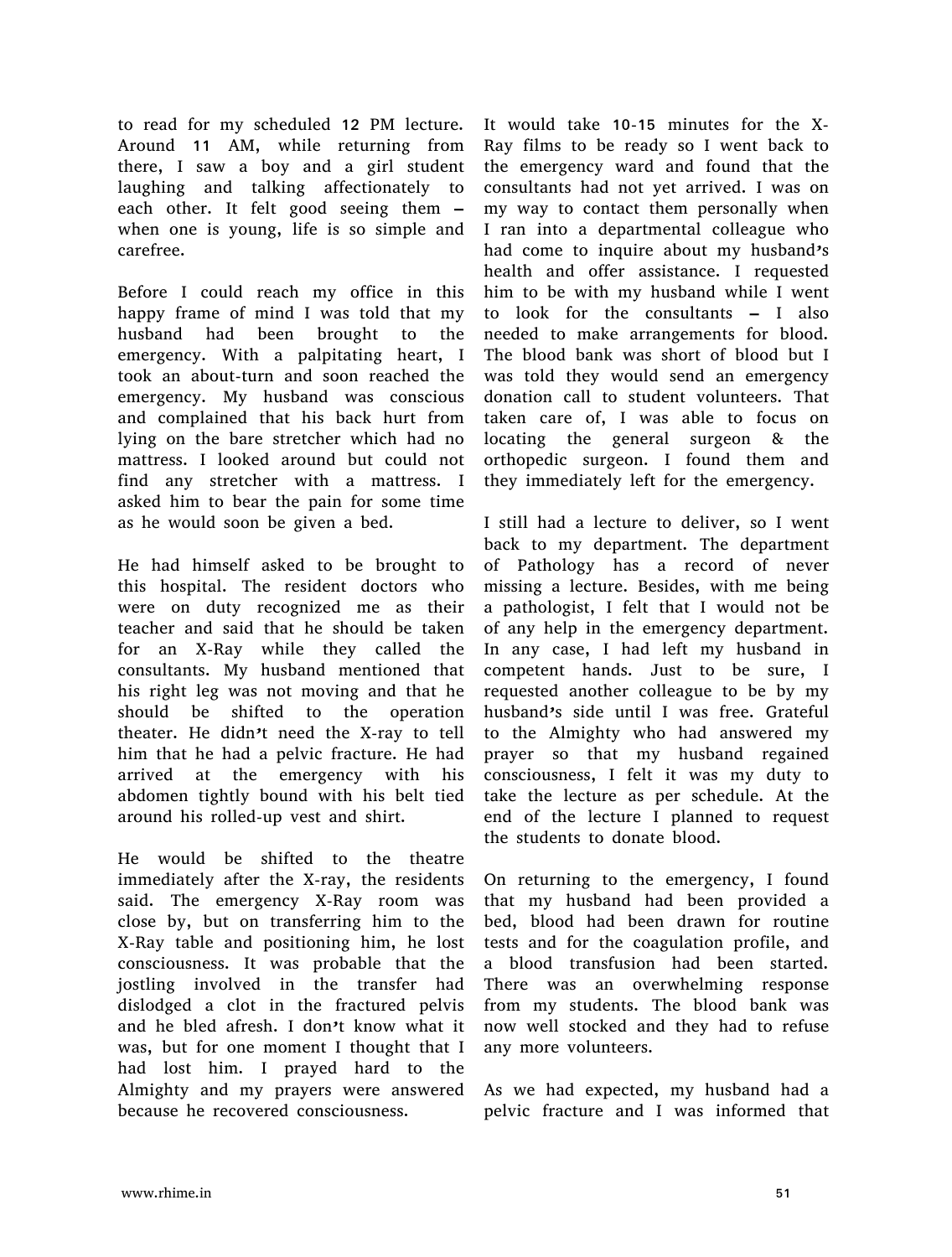the prognosis was very grave. I never got to see the wound as it was heavily bandaged. As he was in hemorrhagic shock, they were not going to even try an external fixation.

Throughout that day, my husband would keep asking to be taken to the operation theatre. Many doctors from East Delhi had gathered to see him as he was an active member of the Indian Medical Association. They were also of the opinion that he should be taken up for surgery without further ado. He and I would be repeatedly assured that once he was stabilized he would be taken up for exploration. That moment never came. My husband breathed his last the same evening surrounded by all his near and dear ones.

On coming to know of his death, my departmental colleagues (ladies) came from as far as 30-40 kilometers away to condole with me. They managed to find my house in the alleys of Shahdara at night, a miracle considering that they had never visited my home before. Their show of solidarity meant the world to me.

The postmortem report was available a few days later. It revealed that hemorrhage from the right Iliac vessel had been the leading cause of death. Had I known that the chances of death were 100%, I would have insisted on him being opened up. The thought that he could have been saved weighed heavily on me. I felt that at this rate I would land up in a mental asylum, so I joined college immediately after the mourning period. Seeing my depressed state, a senior colleague arranged for me to have a candid talk with the treating Orthopedic surgeon. He tried to explain how, in pelvic fractures, slow death is the norm as it is very difficult to stop the bleeding from smaller vessels. To this I realized very early that I could not run

day I am only half convinced.

Perhaps he is right. But then that means that my husband was failed by the system. Even if the doctors were good, there was a lack of protocols and no state-of-the-art trauma center. If there had been a built-in provision for radiological examination and a built-in operation theater; and if there had been a good internal communication system, then perhaps the adverse outcome could have been averted. Of course, this is a hypothetical assumption, but it is shameful to die of hemorrhage in the 21st century and that too in a big city like Delhi.

The World Health Organization, in February 2018, stated that without sustained action, road traffic crashes could well become the seventh leading cause of death by 2030.[1] They are the leading cause of death among people aged between 15 and 29 years and cause a considerable economic loss to individuals, to their families, and to the nation as a whole. The cost of treatment adds further burden considering that there is loss of income for the injured person and for the care givers in the family.

The psychological impact of road traffic accidents is a huge burden. It not only affects the direct participants, but also their families. My mother in law was devastated by the loss of her son. I was depressed and inconsolable – when I found that my depressive state of mind was affecting my children, I made up my mind to put on a brave face whatever the circumstances. To get out of the grieving atmosphere, and despite family opposition, I availed Leave Travel Concession and went on a holiday with my children.